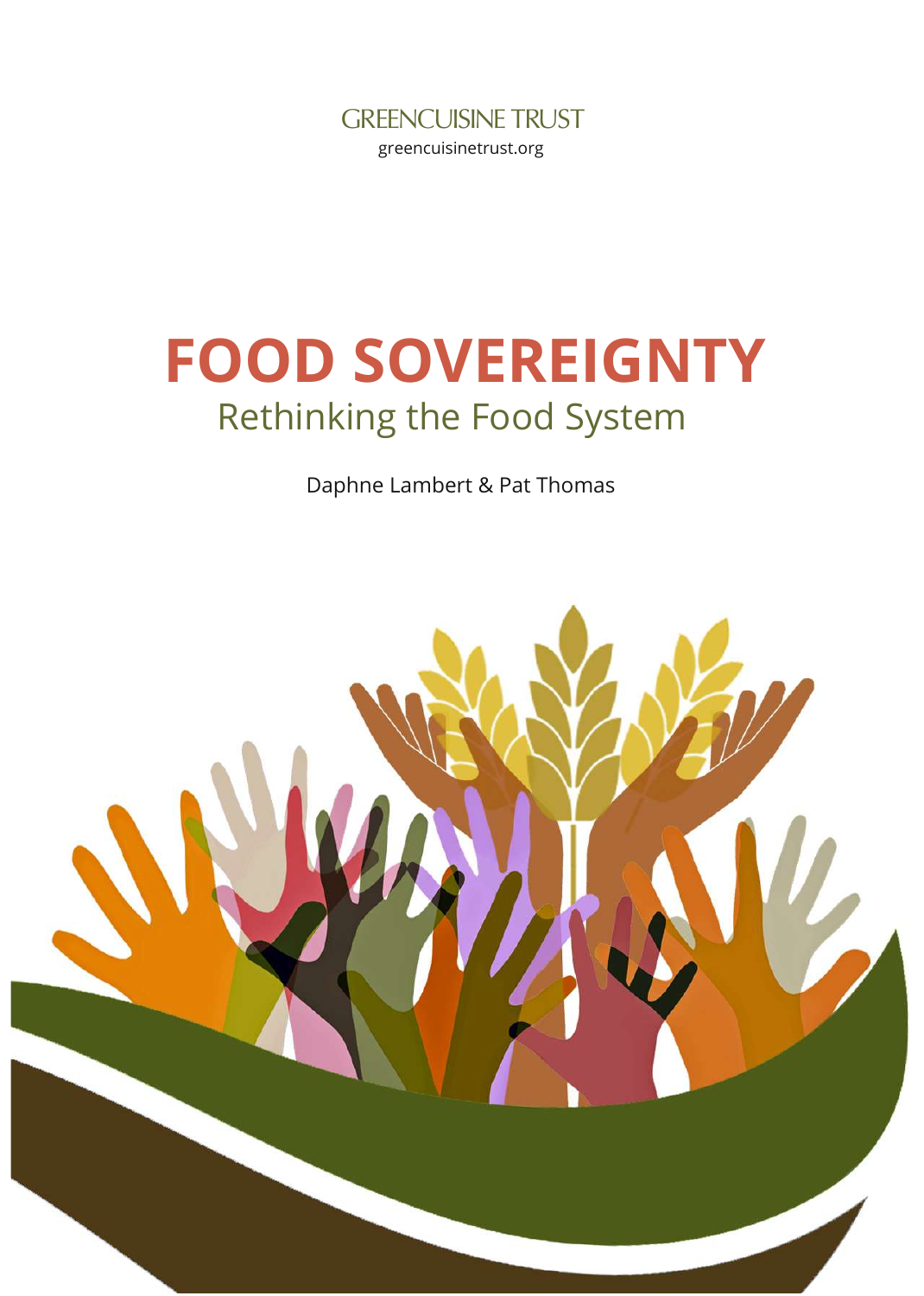#### **Today, we are witnessing a growing and urgent debate over the future of food and farming.**

There is real momentum behind the desire to transform the food system, to recognise its environmental and social costs and transform it into a system that is just, healthy and resilient.

The international food sovereignty movement is an alternative food and farming paradigm that advocates democratic control over localised agroecological farming systems.

This booklet provides an overview of the core principles of food sovereignty and how this approach offers a viable option to address the challenges of environmental breakdown, social injustice and climate change.

Obstacles on the road to food sovereignty are acknowledged. But these do not prevent us, as food citizens, from engaging more fully in the larger global debate, as well as supporting our local food systems and working together to effect positive change.

#### **Food security versus food sovereignty**

While the terms food security and food sovereignty are sometimes used interchangeably, they represent two very different approaches to both farming and feeding the world.

According to the Food and Agriculture Organization (FAO) 1 : "Food security exists when all people, at all times, have physical and economic access to

sufficient, safe and nutritious food that meets their dietary needs and food preferences for an active and healthy life."

Food sovereignty broadens this idea to encompass the right of peoples, communities and countries to define their own agricultural, labour,

fishing, food and land policies and to ensure these are ecologically, socially, economically and culturally appropriate to their unique circumstances.

Food sovereignty is, thus, embedded in larger questions of social justice and the rights of farmers and indigenous communities to control their own futures and make their own decisions. It also encompasses another concept: right to food.

Right to food protects the right of all human beings to live in dignity, free from hunger, food insecurity and malnutrition. The right to food is a legal right,

**While food security and food** mining concerns or **represent two very different** labour. Although women **sovereignty are sometimes used interchangeably, they approaches to both farming and to feeding the world**

protected under international human rights and humanitarian law and many national constitutions. 2 It is recognised in article 25 of the Universal Declaration on Human Rights 3 as well as in Article 11 of the International Covenant on Economic, Social and Cultural Rights (ICESCR). 4

All three of these concepts are sometimes used interchangeably and certainly there are overlaps between them. But there are also significant differences. For many food activists, however, the concept of food sovereignty is pre-eminent because contained within it are the tools we need to change a food system desperately in need of change.

#### **Defining principles**

In 2007, groups involved in the international food sovereignty movement developed six defining principles, or 'pillars', of food sovereignty that should be integrated into our thinking but also our policies, laws and regulations around food. Known as the Nyéléni Declaration<sup>5</sup>, these define the scope of food sovereignty as a concept that:

**Focuses on food for people** The right to food which is healthy and culturally appropriate is the basic legal demand underpinning food sovereignty. Guaranteeing it requires policies that support diversified food production in each region and country. Food is not simply another commodity to be traded or speculated on for profit.

**Values food providers** Many smallholder farmers suffer violence, marginalisation and racism from corporate landowners and governments. People are

> mining concerns or agribusiness. Agricultural workers can face severe exploitation and even bonded produce most of the food in the Global South, their role and knowledge is often ignored, and their rights to

resources and as workers are violated. Food sovereignty asserts food providers' right to live and work in dignity.

**Localises food systems** Food must be seen primarily as sustenance for the community and only secondarily as something to be traded. Local and regional provision takes precedence over supplying distant markets, and export-orientated agriculture is rejected. The 'free trade' policies which prevent developing countries from protecting their own agriculture, for example through subsidies and tariffs, are also inimical to food sovereignty.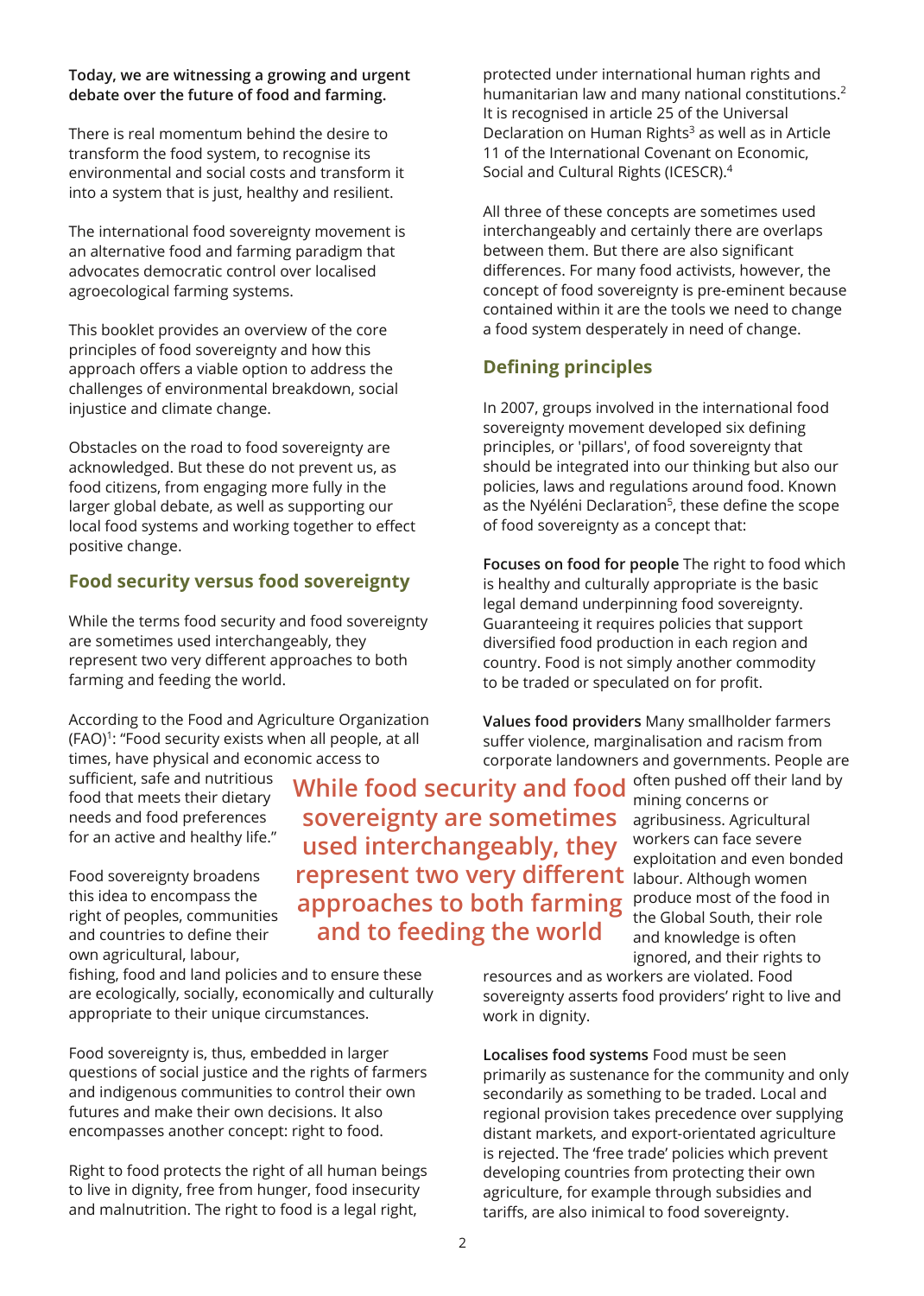**Puts control locally** Food sovereignty gives control over territory, land, grazing, water, seeds, livestock and fish populations to local food providers and respects their rights. They can use and share them in socially and environmentally sustainable ways which conserve diversity. Privatisation of such resources, for example through intellectual property rights or commercial contracts, is explicitly rejected.

**Builds knowledge and skills** Technologies, such as genetic engineering, that undermine food providers' ability to develop and pass on knowledge and skills needed for localised food systems are rejected. Instead, food sovereignty calls for appropriate research systems to support the development of agricultural knowledge and skills.

**Works with nature** Food sovereignty requires production and distribution systems that protect natural resources and reduce greenhouse gas emissions, avoiding energy-intensive industrial methods that damage the environment and the health of those that inhabit it. 6

These defining principles have become the main platform for individuals and civil society groups

supporting food sovereignty around the world and an international reference point for discussions on how to transform the food system.

While they seem sensible and achievable there is a very real division and paradigm clash between the prevailing food security approach to agriculture (see image page 5), which relies heavily on commodity crops and trade liberalisation, and the aspirations of food sovereignty which focus more on the rights of countries to prioritise their own food needs.

These clashes have made it difficult to make progress on these aims and right now several obstacles stand in the way of achieving food sovereignty throughout the world.

#### **A different kind of productivity**

Amongst those things that keep us 'locked-in' to the industrial farming model, the belief that we must, above all else, increase yields to "feed the world" is arguably the most destructive and misleading – and the hardest to shift.

The fact is that, globally, our farmers are

# **FOOD SYSTEM 'LOCK-INS'**

The International Panel of Experts on Sustainable Food Systems (IPES-Food), among others, recognises that there is a series of deeply ingrained cycles, or 'lock-ins', holding industrial food systems in place. 7 These include:

- $\blacksquare$  The 'path dependency' of industrial agriculture, where upscaling, specialisation and mechanisation as a means of reducing labour costs, reinforce one another.
- The export oriented nature of food and farming systems in many countries, based around large-scale monocultures.
- $\blacksquare$  The compartmentalised and short-term thinking that prevails in politics, research and business, which does not recognise agriculture as a whole system.
- $\blacksquare$  The 'feed the world' narratives that focus attention on increasing production volumes of monoculture commodity crops above all else; and the narrow measures of success used to justify such food systems.
- The societal expectation of cheap food, which drives low-cost, high input (e.g. fertilisers and pesticides) commodity crop production.

 $\blacksquare$  The focus on short-term growth and productivity, versus long-term sustainability.

The ever-increasing concentration of power in food systems into the hands of a very few international corporations, ensures economic and political power as well as profit, to the largest players, and helps keep these lock-ins in place.

For those who wish to transform the food system recognising that it is a complex and interconnected web is vital. The food system is comprised not just of people who produce and eat food, but of institutional and regulatory frameworks that determine trade policies, agricultural subsidies, market structures and prices, scientific research and educational priorities.

All of these need to be addressed simultaneously in order to loosen the locks that keep us trapped in an unfair, and increasingly 'unfit for purpose', food production system.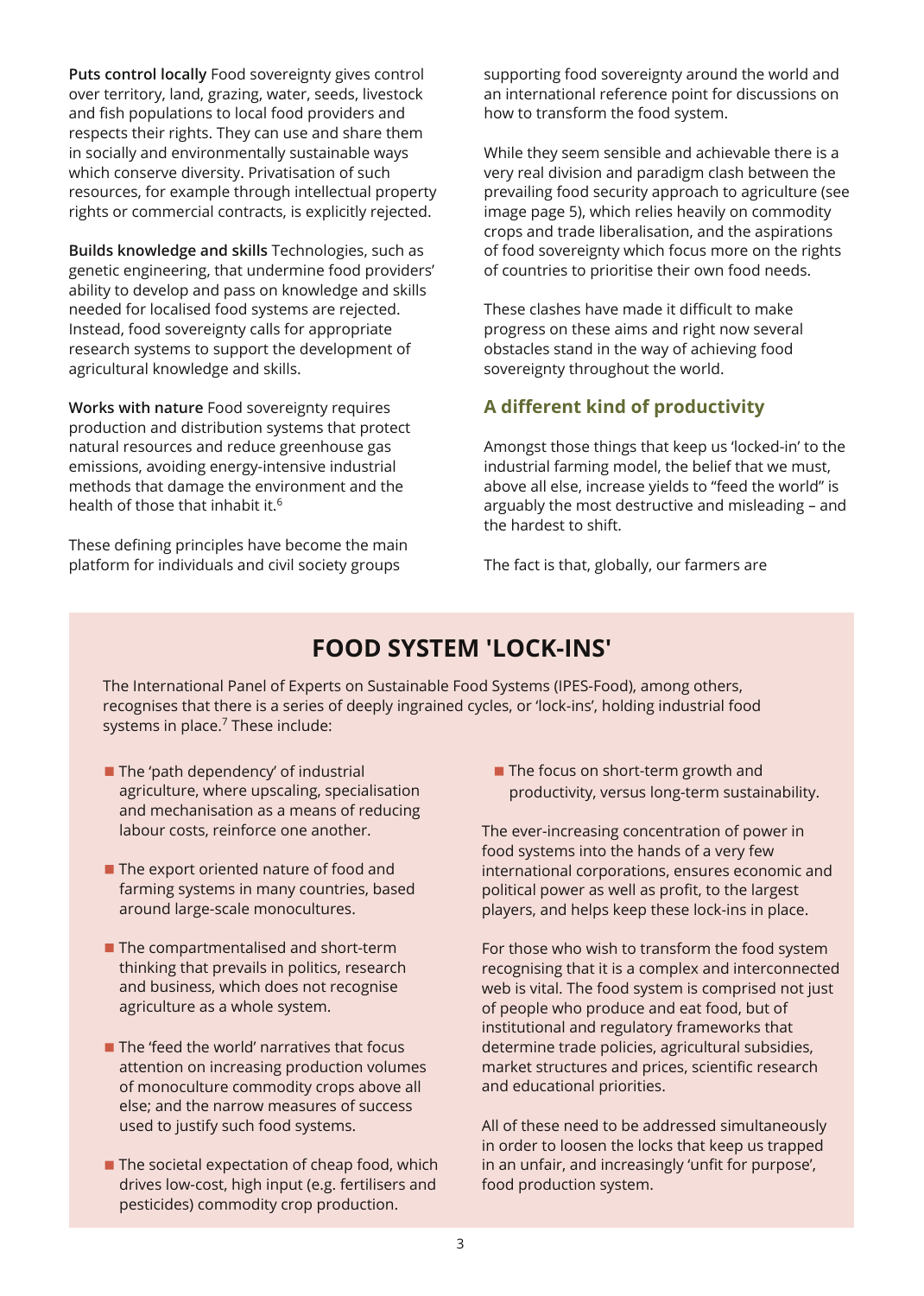spectacularly 'productive' and have been for many decades since the onset of the 'Green Revolution'. We currently produce enough food (4,600 kcal/ capita/day) to feed 14 billion people 8 – nearly double the current world population. Half of this is lost *en route* to market through crop disease, poor storage on site and during transportation, as well as through retail and consumer waste.

What we need is a new way of thinking about agricultural productivity – one that does not focus on yield above all else, but which focuses instead on using resources efficiently while producing adequate yields of diverse and healthy foods.

Agriculture serves multiple functions in society beyond the production of tradable commodities. It provides both direct and indirect benefits, including food security, ecological services, livelihoods, bucolic rural landscapes which benefit both residents and the tourist industry, as well as identity and cultural heritage. 9

In addition to their economic benefits, productive farms, also provide social and environmental benefits, such as biodiversity conservation, improved water and air quality, and access to local, fresh and culturally appropriate food. 10

**Experts recognise that there is a series of deeply ingrained cycles, or 'lock-ins', holding industrial food systems in place**

access to the tools and support necessary to improve it is limited. They may be able to grow crops for large agricultural companies and supermarkets but unable to feed their own families.

And yet strengthening this network of small farmers, investment in their farms, and in the infrastructure needed to build and supply local, regional and national markets is one of the most promising means of combating hunger and

Shortening the supply chain meets the goals of food security and food sovereignty and right to food. It has benefit for farmers, as well as benefits for consumers enabling clearer information on where their food comes from, how it was grown and who grew it.

malnutrition, while minimising the ecological impact

Without having to travel thousands of miles, local food is more likely to retain freshness and the nutrients needed to nourish a hungry population. Buying local food also means that money stays in the community so that it can be reinvested in land and food quality and distribution infrastructure.

Supporting small farmers also helps maintain local knowledge and skill. As farmers leave the land 13 due to poverty and burn-out, we don't just lose a workforce; we lose skills that we need to support whole system agriculture. Those farmers that remain are more likely to follow a path of greater mechanisation and high input monoculture farming simply to make a living.

foundation of agroecology – a system of farming which is vastly different from the industrial system that dominates today. Agroecology reframes productivity in the context of sustainability and takes into account long-term cycles and impacts. The industrial model presumes that farming is just

This more complex notion of productivity is the

like any other business and that its success can be measured in much the same way as any production line. This means productivity is measured by the total output (tonnes) per hectare.

This narrow focus on productivity, while simple to measure, has resulted in reductionist agricultural systems, which at best neglect the multiple benefits possible from more diverse agroecological systems, and at worst result in environmental degradation, poor animal and social welfare and loss of meaningful employment.

The food sovereignty movement has long recognised that agroecology – which encompasses disciplines such as organic, permaculture, biodynamic and what is more broadly referred to as 'regenerative' farming practices and focuses on whole system farming that makes the best use of

of agriculture. 12

land and other resources – is also better for farmers, because of the way it contributes to the conservation and improvement of the farmer's most valuable asset: land.

## **Shortening the supply chain**

The lock-ins that keep us tied to an industrial farming model are real but not inevitable Those who believe, for instance, that it would be difficult, or nearly impossible to relocalise the food chain might be surprised by the fact that there are more than 570 million farms worldwide; more than 90% of which are run by an individual or family and rely primarily on family labour. They produce about 80% of the world's food. 11

Superficially this suggests that a framework for change already exists. But many of these farmers are living in poverty, even in developed nations. Their land and soil can be very degraded and their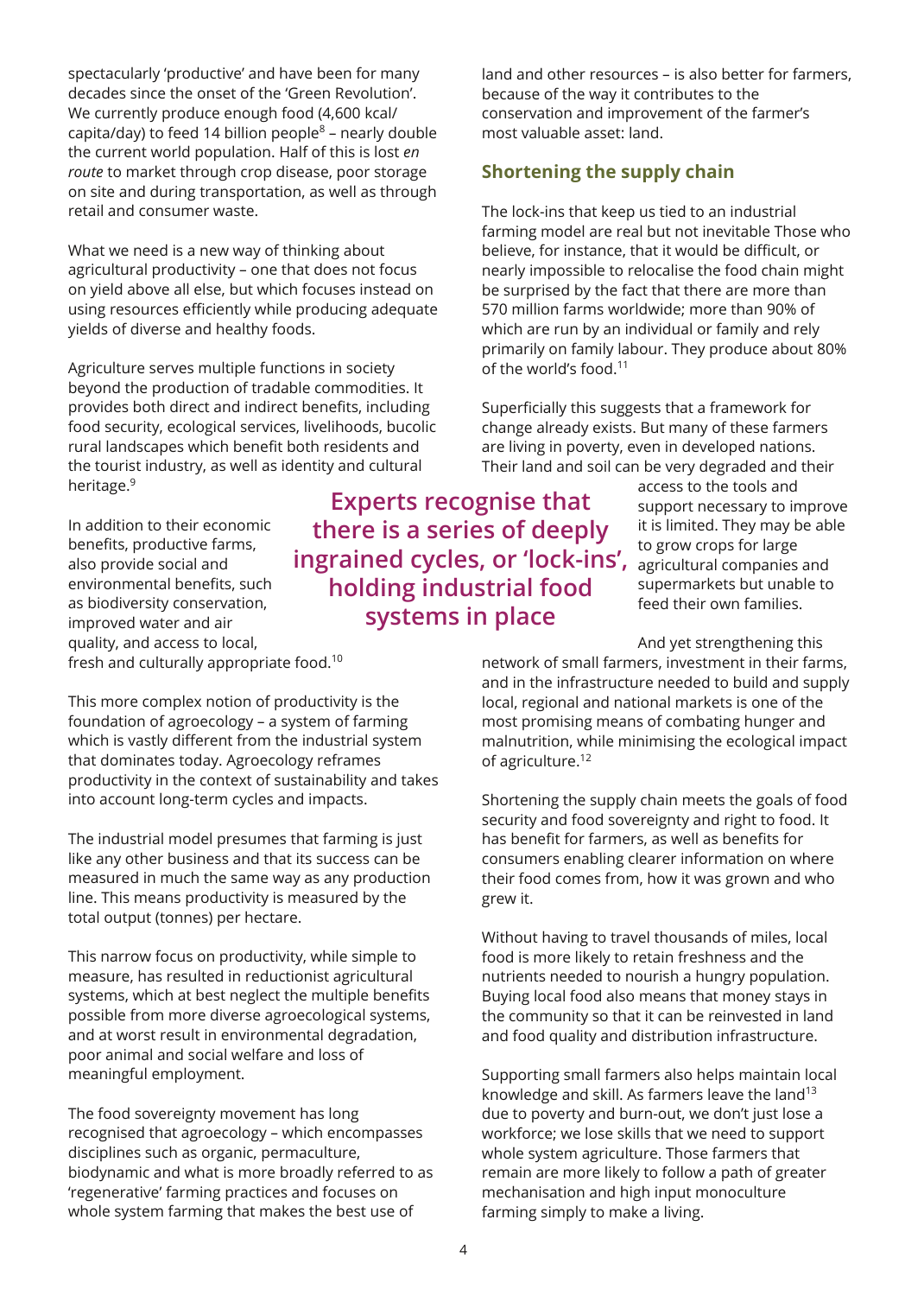builds knowledge & skills the right to healthy food localises food systems values food provides works with nature release carbon GM diversity loss of stability local biodiversity fair income principles defining insecticides consumption energy eco systems functioning water climate FOOD & FARMING **DOMINANT FOOD** SOVEREIGNTY herbicide pollutants SYSTEM FOOD soil cultures food pesticides fertilisers artificial communities vibrant rural erosion food citizen agroecology soil healthy food for all floods<br>drought water related illness contaminated social values food rivers human/ economy diversity circular

# A COMPLEX, CONNECTED WEB **A COMPLEX, CONNECTED WEB**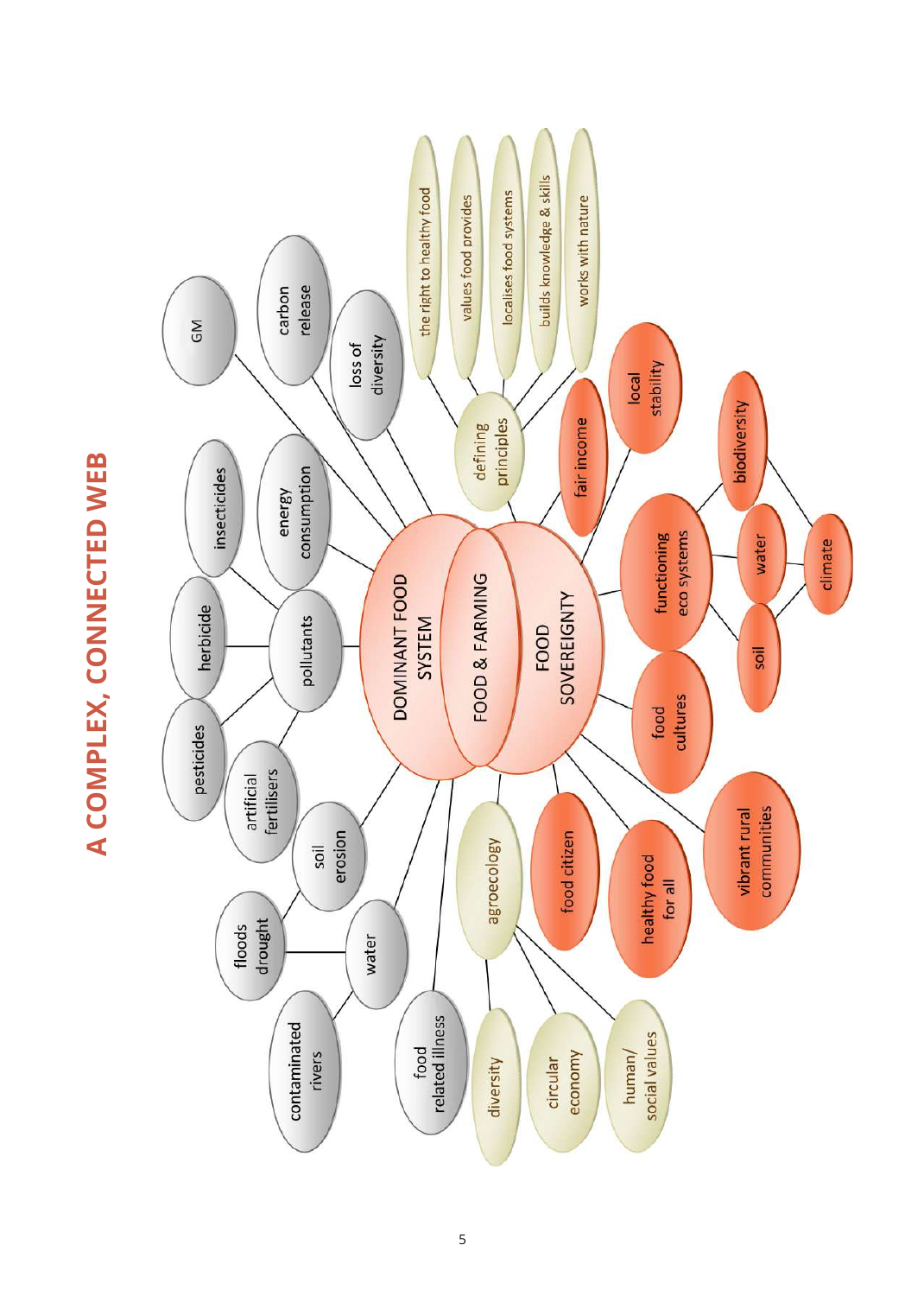#### **Mono crops = mono diets**

Monoculture farming – using vast tracts of land to grow a single commodity crop – has multiple drawbacks. It takes more from the land than it gives back, often leaving the soil degraded and unable to support healthy crops. Degraded soil requires more inputs of fertilisers. Crops grown in degraded soil are also more prone to disease and, therefore, require more pesticides.

These inputs are expensive for the farmer, but also costly in terms of environmental damage. Fertilisers can leach into waterways, causing algal blooms that suck the oxygen out of the water, killing off all other organisms. Pesticides leach into the water too, and along the way they can also kill plants, insects and

animals vital to a thriving ecosystem.

Monoculture farming also degrades the natural diet of humans.

from an increasingly short list their national food supply. **wheat, maize, rice and soybean** of 2008 to learn from our **Most of us are consuming more calories, protein and fat, of major food crops – mostly**

Today we may be eating more, but we are not eating

better and the way we eat – a dietary monoculture – is leading us down the path to a different kind of global food poverty and poorer health.

For instance, using data from the Food and Agriculture Organization of the United Nations (FAO), scientists tracked more than 50 crops across more than 150 countries (accounting for 98% of the world's population) during the period from 1961-2009. 14

Their work, published in 2014, showed that, over the last five decades, human diets around the world have grown ever more similar – by a global average of 36%. This trend shows no signs of slowing<sup>15</sup>, with major consequences for human nutrition and global food security.

Instead of consuming the diverse diet that humans need to thrive, most of us are consuming more calories, protein and fat, from an increasingly short list of major food crops – mostly wheat, maize, rice and soybean, along with industrially produced meat and dairy products.

Viewed from a strictly food security perspective it is argued that these monoculture foods are critical for combating world hunger. But world hunger has not reduced much since the advent of the Green Revolution and this new global diet, which has more calories and less nutrition, has become responsible for the global rise in non-communicable diseases such as obesity, heart disease and diabetes.

#### **Trade – a double edged sword**

Commodity crops, grown in large monocultures, are the staple of international trade.

On the global market they are sold to the highest bidder in transactions that exclude those who cannot afford to buy them. This has been apparent for many decades but came to a head in 2008 when a combination of rising oil prices and weatherrelated crop failures saw world food prices increase dramatically (in some cases by more than 100%).

These increase were passed directly onto consumers. Food riots broke out in Italy, Haiti, Bangladesh, Egypt, Uzbekistan, Africa, India, Indonesia, Saudi Arabia, Mexico and Argentina. 16

Some of the worst effects were felt in those countries that depend on food imports as a key source of

Rather than using the crash mistakes, market traders

have doubled down on the idea that trade liberalisation results in more availability and lower food prices in all countries, as dictated by the forces of 'supply and demand', resulting in greater access to food and improved food security.

Even though evidence for this is lacking, most governments choose to allow that reasoning to dictate agricultural policy, even as they make noises about environmental sustainability. 17

There is ample reason to question the wisdom of trade liberalisation. At the very least, looking at trade a as threat rather than an opportunity provides space for the kind of reflection and critique that focuses on smallholder farmers, biodiverse lowinput farming systems and a radical reduction in the reliance on international trade for meeting food security needs.

To begin to unpick the issue of trade we need to acknowledge that there are risks, particularly for poorer countries, in relying too heavily on it. 18 These include:

- **Loss of autonomy over decision-making and** livelihoods for smallholders.
- Increased corporate concentration and dominance of global value chains.
- $\blacksquare$  Loss of land rights as agricultural land is acquired by foreign and large-scale investors.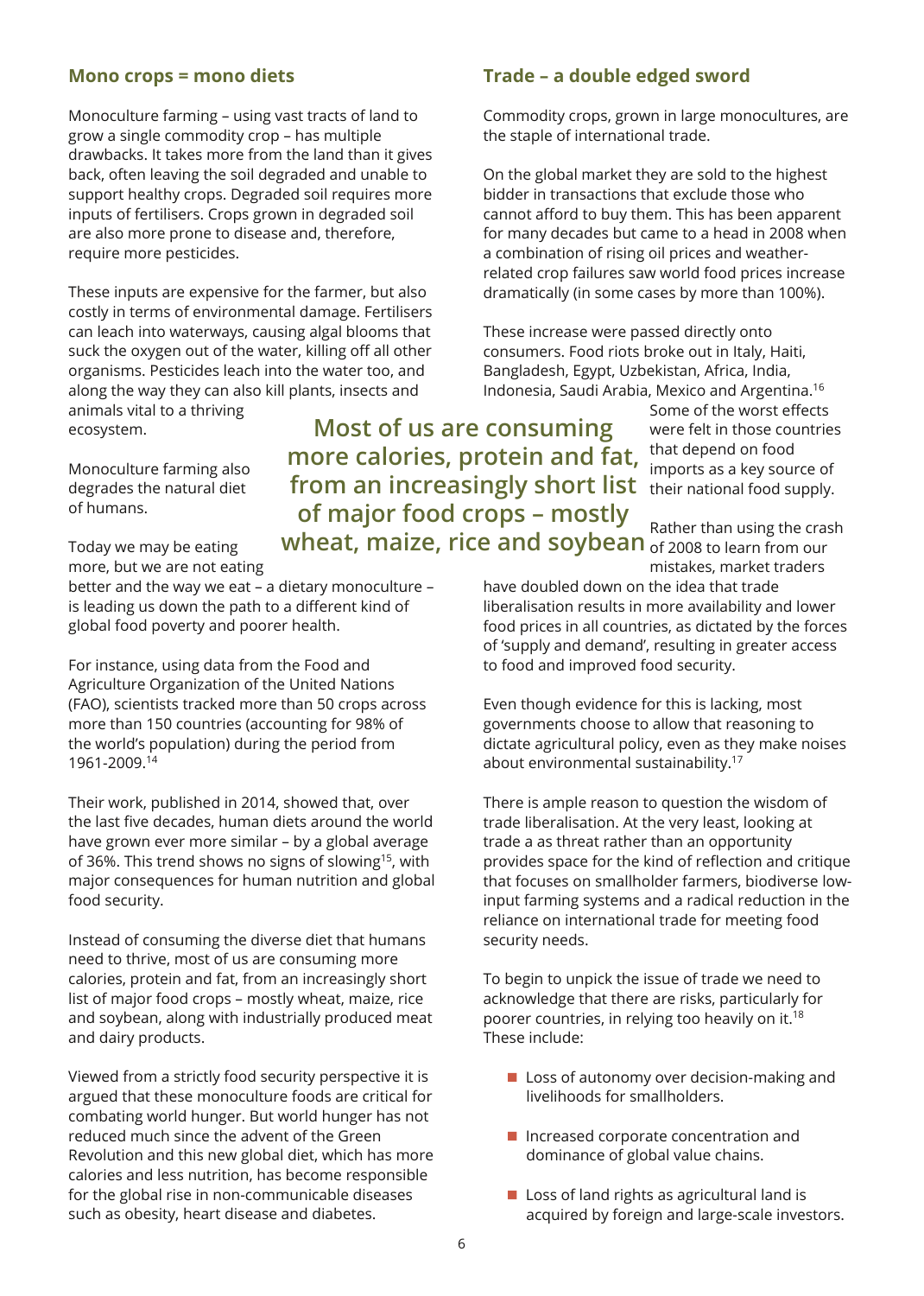- $\blacksquare$  Ecological costs such as loss of genetic diversity and increased carbon emissions.
- Elevated health risks from growing trade in, and consumption of, processed and packaged foods.

It is possible that we can never fully reconcile notions of food sovereignty with those of trade liberalisation. But that does not mean that we should abandon efforts to find a better balance. A changing climate and a growing population demand that we do so.

Certainly nobody is suggesting that there should be no trade. Some commodities such as herbs and spices and speciality foods such as tea, coffee and cacao can form a legitimate **Unlike industrial farming,**

part of international trade.

Not all countries can be selfsufficient in food; some countries must rely on trade for their food security because they lack the capacity to produce sufficient quantities of their own food due to climatic conditions, soil

quality, water constraints, availability of farmland, etc. Closing borders completely could have negative impacts on food security in these countries.

For some crops small farmers may lack the capacity to produce and distribute at the scale needed. In addition not all farmers in all countries want to work on small holdings – indeed we may need some large scale farming in the mix – and the right of these farmers to choose that path should also be respected.

The suggestion is that trade should be proportionate and fair. Initiatives such as Fair Trade go some way to addressing this but fall short in many respects due to the limited range of products traded under such schemes but more crucially to the way, as some critics believe, they can undermine longer term economic prospects of farmers in poorer countries by keeping them tied to a global export market. 19

#### **Sustainable intensification – new name, old habit**

When politicians and policymakers talk about sustainability they often tack the word 'intensification' onto the end of it. Sustainable intensification is now the political buzzword of choice. It may sound good but it's worth digging a little deeper into its true meaning.

Sustainable intensification describes a largely industrial approach to farming with a continued focus on high yields, increased mechanisation and more technology including biotechnology and genetically engineered crops (GMOs).

At the extreme end of 'think tank' thinking, it includes the idea that we can remove farmers, the least profitable part of the system, from the equation entirely, decoupling food production from the land and open air (known as the 'dark food chain' because it does not rely on sunlight/ photosynthesis 20 ) and producing our food in factories from synthetic, or 'synbio', organisms. 21

Sustainable intensification is still largely judged against tonnes per hectare or calories per hectare.

Proponents argue that, yes, the system may be high input, but it is also high output, producing more crops/calories on less land and is, therefore, more 'ecological' and 'climate friendly'. 22

This is Old World thinking, criticised as representing a

"1% solution". 23 It benefits those who invest in or can afford to use increasingly complex technology and who can buy and sell in the global marketplace.

What we need is New World thinking, a 99% solution that works for the majority. We need biointensive agroecological farming systems that focus on diverse yields from the available land, while simultaneously improving the soil and longterm sustainability on a closed-system basis.

Unlike industrial farming, agroecological practices can be scaled up or down making them well suited to anything from personal, family or community gardens and allotments to market gardens and minifarms. It has also been practiced successfully on small-scale and large scale commercial farms.

To make this kind of farming work we need more farmers not fewer<sup>24</sup> (which is the current direction of travel). Indeed, we may need to rethink our ideas of what a 'farmer' is. Perhaps a farmer isn't someone who works mostly in mechanised isolation with 500 acres and a big tractor and other expensive machinery.

Certainly this is not what farmers looked like 100 years ago, and it's not an accurate picture of most farmers in less-industrialized countries today. Nor does it align well with what will be needed in the coming decades.

**agroecological practices can be scaled up or down making them well suited to anything from personal, family or community gardens to large scale commercial farms**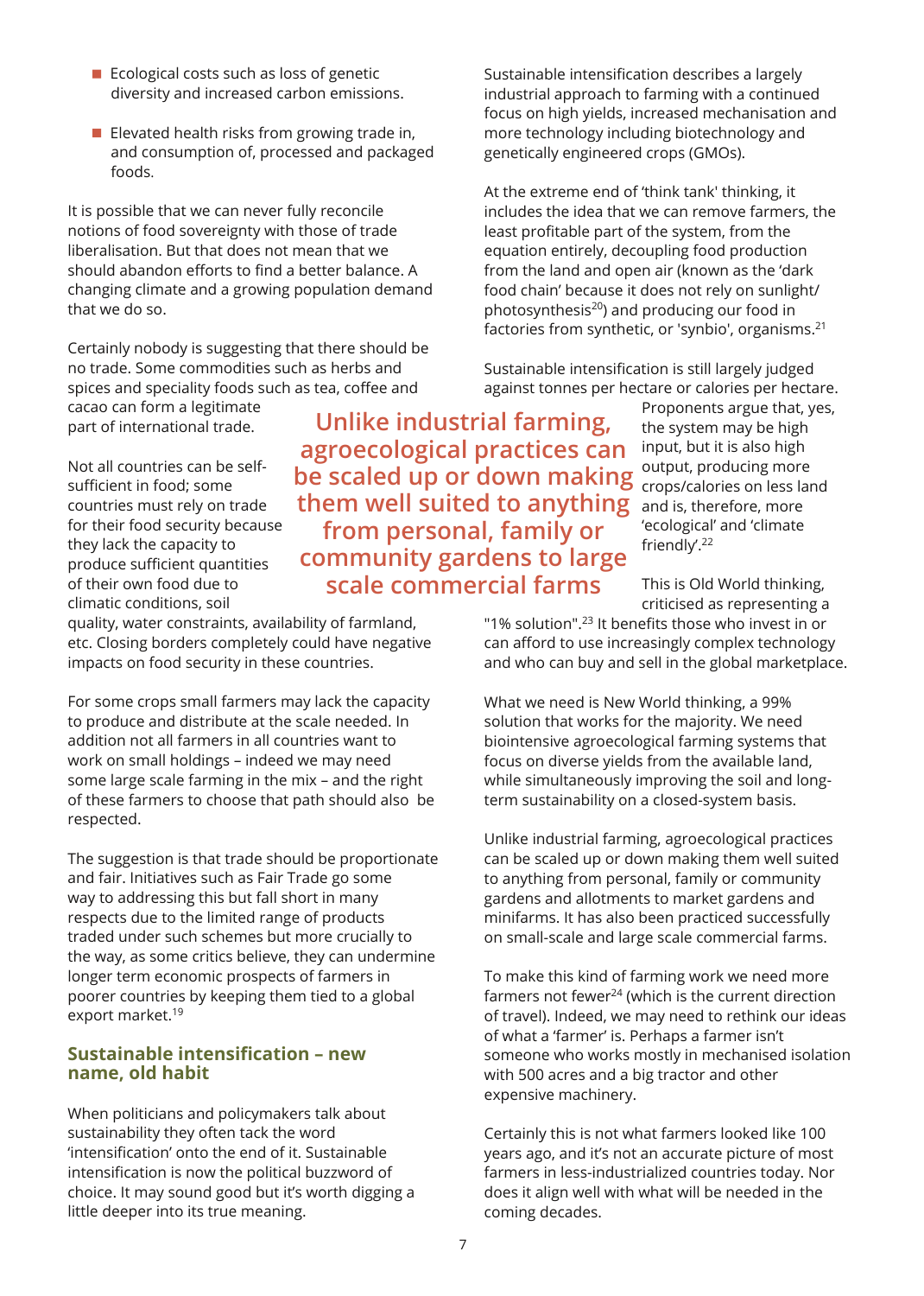In a web of more localised systems perhaps we should start thinking of a farmer as someone with 3 to 50 acres, who uses mostly human labour and who shares tools and tractors with others in a more cooperative fashion.

#### **Do we need a collapse before rebirth?**

Environmental educator Richard Heinberg notes that most civilisations follow an 'adaptive cycle' <sup>25</sup> of reorganisation, growth/exploitation, conservation and, finally, collapse/release. Our civilisation, he believes, is coming to the end of its conservation phase and entering collapse. To make it through to a new 'reorganization' phase requires adaptation to the collapse. When it comes to food production and

consumption, this adaptation is ever more urgent.

In his essay *Notes on Hunger and Collapse* 26 , Professor Jem Bendell, a proponent of deep adaptation, addresses the

notion that threats to our food supply are, arguably, more urgent than climate change.

Climate change is happening and we cannot stop it; and even as the climate changes people need to be fed, therefore we must adapt. To do this we need effective polices and governments everywhere need to step up and plan for a changed world.

Bendell recommends several actions including:

- **If** Importing countries need to increase domestic production of basic foods, including through irrigation, the use of greenhouses, as well as urban and community-based agriculture.
- **Importing countries need to geographically** diversify sources of food imports rather than rely on whatever is cheapest or habit.
- All countries need to diversify the range of species involved in their domestic agriculture, with a focus on a wider range of resilience to weather stress, and this be done with a holistic agroecological approach, recognising the threat from collapsing biodiversity.
- Governments need to re-instate the sovereign management of grain reserves and prepare for requisition of private grain reserves in crisis situations.
- A treaty and systems may be needed to help keep the international food trade going despite any future financial or economic collapse.
- $\blacksquare$  National contingency plans may be needed to prepare for food rationing so that any rapid and major price rises are not allowed to lead to malnutrition and civil unrest.
- $\blacksquare$  In the absence of significant new forms of government action on food security, local governments need to act, including through partnerships with companies that can manage food distribution.

But we also need a sea change in the human relationship to food. Our tastes and preferences need to adapt. We need to reign in our desires to eat whatever we want whenever we want, we need to learn about food systems, cycles and seasons

and to preserve what we **Our productionist food system** have rather than waste it.

> We need to prioritise nutrition over calories and demand that our farmers do the same. We also need to

find our way back to a sensible relationship with food, one which author Carolyn Steel believes is rooted in a sense of place rather than the placelessness of the global market.

#### **Food in its place**

**threatens planetary well being and separates us from both**

**place and food**

In her book *Sitopia* 27 , (which translates as 'food place' from the Greek 'sitos' meaning food, and 'topos' meaning place), Steel argues that our productionist food system threatens planetary well being and that we have become separated from both place and food.

Historically we were connected to place through the taste, textures and aromas of the food we ate. Our dietary habits were formed across many generations from local food systems and embedded into regional food cultures.

Today the food-spaces we inhabit have changed beyond recognition, communities are no longer in charge of their local food systems, livelihoods are less connected to the land, traditions around food have been lost and for many there is a feeling of being 'out of place'.

The emerging food sovereignty movement seeks to bring a better way of being in the world by creating a socially and environmentally just system that, in turn, supports the growth of vibrant, healthy, food cultures.

As Michel Pimbert <sup>28</sup> puts it: "This notion of 'food sovereignty' is perhaps best understood as a transformative process that seeks to recreate the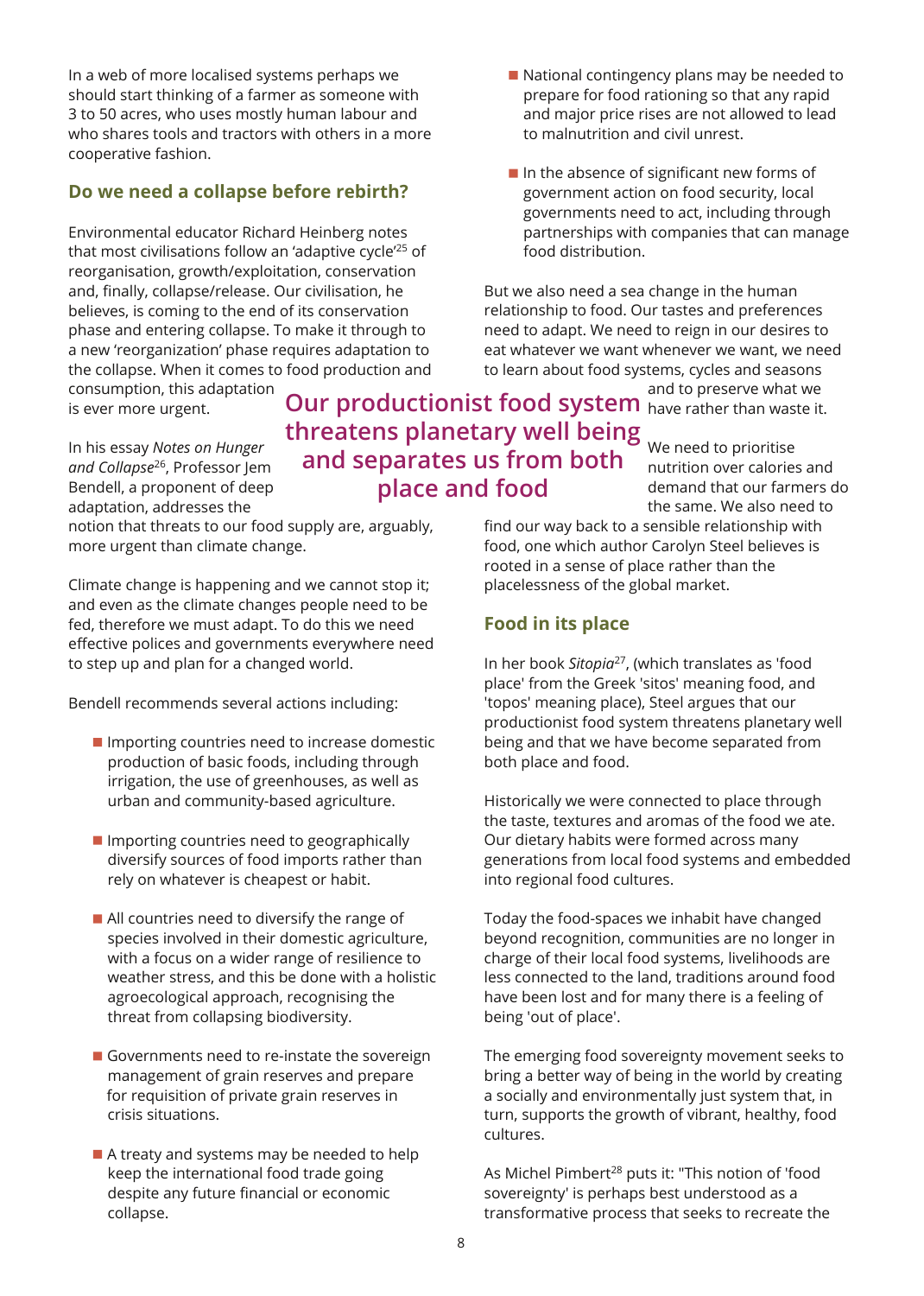democratic realm and regenerate a diversity of autonomous food systems based on equity, social justice and ecological sustainability."

There are many diverse issues that hinder the transition to this equitable food system, including the issue of poverty along with how we value food and the mindset of consumer.

#### **Putting poverty in the picture**

In the UK we have seen an increasing number of people living in food poverty accompanied by an ever increasing use of food banks.

From 2008 -2018, the Trussell Trust, the UK's largest national food bank charity, grew from 26,000 food parcels a year to 1.33 million. 29 The 2020 Covid-19 pandemic further highlighted the dismal lack of food for an increasing number of people; but it also brought into focus how communities have the ability to work together to make sure the most vulnerable are supported.

Access to food does not exist in isolation it is just one aspect of poverty in general. Giving people emergency food packages doesn't fix the underlying problems that exist of social exclusion and low wages. Food parcels have been essential but in the long term, changing our food systems together with wider social and economic policy solutions is urgently needed to address food inequality.

Food sovereignty embraces agroecological small scale farming and focuses on the needs of people above profit. This is the much needed alternative paradigm to transform current food systems. Of course nothing works in isolation which is why we need a coherent governmental framework that

invests in social infrastructure and safety nets. Healthy, nutritious and sustainable food must be made available and affordable for all.

#### **The true value of food**

Making food affordable does not mean simply reducing the cost of food. Instead we need to increase the accessibility of sustainable food. In the West, the global food system provides us with an infinite variety of food, all in abundance, but the price of food rarely reflects its true cost.

Our present food system involves costs that are externalised, including soil depletion, water pollution, loss of biodiversity and diet related ill health.

Corporate control has delivered cheap food, but this has come at a huge cost. The Sustainable Food Trust's 2019 report, *The Hidden Cost of UK Food* 30 , found that for every £1 spent on food by UK customers, an additional 97 pence of health, environmental and climate impacts are generated.

In reality, writes Carolyn Steel, "cheap food is an oxymoron". What might the world look like if we were to internalise the true cost of food? "The answer", she concludes, "is that industrial farming would rapidly become unaffordable while ecologically produced, organic food would emerge as the bargain it has always been". 31

The language we use to frame food further affects the value that we attach to it; framing food as a commodity is very different, for example, to framing it as a gift from the earth. Giving food its true value will bring wide ranging benefits to many of the complex challenges we face in the 21st century.

# **Externalities in the food system**

Outputs or externalities of the food system can be either positive or negative depending on the type of production or processing methods used. Examples of externalities in the food system, according to the 2015 Food Tank report The Real Cost of Food<sup>32</sup>, include:

- Air pollution
- **Animal welfare**
- Antibiotic resistance
- **Biodiversity loss**
- Child labour
- Climate change
- **Deforestation**
- **Foodborne pathogens**
- Greenhouse gas emissions
- $\blacksquare$  Healthcare costs
- Land use
- **Obesity**
- **Soil erosion**
- **Subsidies**
- Taxes for welfare and social services
- **Water pollution**
- **Workers' rights**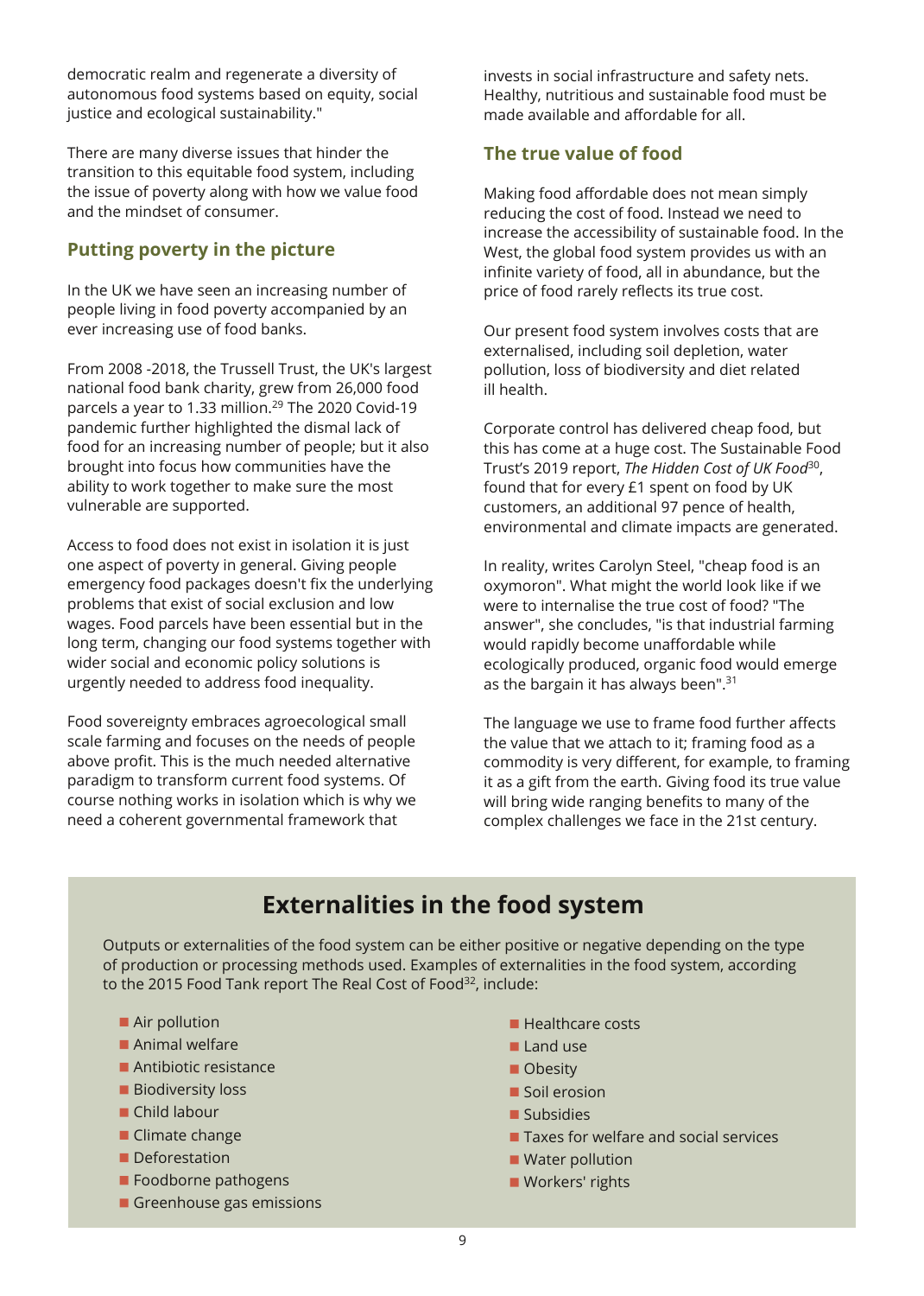#### **Becoming food citizens**

We have been sold a food consumer-orientated lifestyle. But we need to break away from an idea of ourselves as passive food consumers which undermines the true value of our relationship with food.

"Consumers", according to Wendell Berry<sup>33</sup>, "buy what they want – or what they have been persuaded to want – within the limits of what they can get. They pay, mostly without protest, what they are charged. And they mostly ignore certain critical questions about the quality and cost of what they are sold."

The need has never been greater to reconnect with the land and the source of our food, and to shift from the mindset of a consumer to that of a citizen. Food citizens are involved, in one way or another, with the food they eat, actively supporting thriving communities and building a fairer and more sustainable food system.

#### **New Citizenship Project**

Jon Alexander & Irene Ekkeshis created The New Citizenship Project<sup>34</sup> to change our consumer attitudes and encourage us, as food citizens, to be more engaged with the policy decisions that shape the food economy, and not just with what we put in our shopping baskets.

They write: "When we think of ourselves as citizens we're more likely to participate, volunteer and come together to make our society stronger and more effective."

Food citizens concerned about the environmental, social and health implications of the food they eat will find there are a variety of ways to be actively involved in a thriving local food system by:

- Supporting food that reflects the true cost to society and the environment by buying produce from family farms, local fruit and vegetable growers and artisan producers who embrace the principles of agroecology.
- **Being actively involved in producing food** through a CSA or growing in the garden, allotment or community garden.
- Taking action to help to minimise waste. For example, joining the Gleaning Network which rescues fresh surplus fruit and vegetables from farms where it would have gone to waste and distributes it to people in need.
- Organising pot luck suppers or a community feast to showcase locally grown food.
- **Sharing knowledge on food preparation and** preservation.
- $\blacksquare$  Joining and supporting food and farming campaigning organisations.

#### **Family farms, local fruit & veg growers and artisan producers**

Big business dominates our global food system. A handful of large corporations control much of the production, processing, distribution, marketing and retailing of food. Transporting food around the globe brings additional costs related to fuel and refrigerants and adds to greenhouse gas emissions and global warming.

This is not good for the health of the planet nor is it good for communities or individuals. Under this system, millions of people lack nourishing food and we are all vulnerable to changing global conditions from climate change, alterations in trade agreements and pandemics.

Over the last century the move towards monocultures, the commodification of food and the concentration of power into a handful of

organisations have all contributed to a major decline in biodiversity and this includes crop diversity **social and health implications** on farms. Diversity of farm crops is fundamental to food and nutritional security.

> It is thought that there are around 300,000 edible plant species in the world. Humans eat only about 200 of these and just three – rice, corn and wheat – provide half the plant-sourced protein and calories in the modern human diet. 35

Reduced agrodiversity, has reduced dietary diversity and this in turn has affected the diversity of microbes in our guts. Diversity of gut microbes is critical to the functioning of the immune system and our overall health and vitality.

Climate change is expected to have significant impacts on food production. "It is clear", says deep adaptation leader Jem Bendell 36 , "that our food system is going to be under weather pressure like never before. On top of the direct impacts of extreme temperatures, droughts and floods, there is also the secondary impact of adverse weather making plants more susceptible to disease."

**Food citizens are concerned about the environmental,**

**of the food they eat**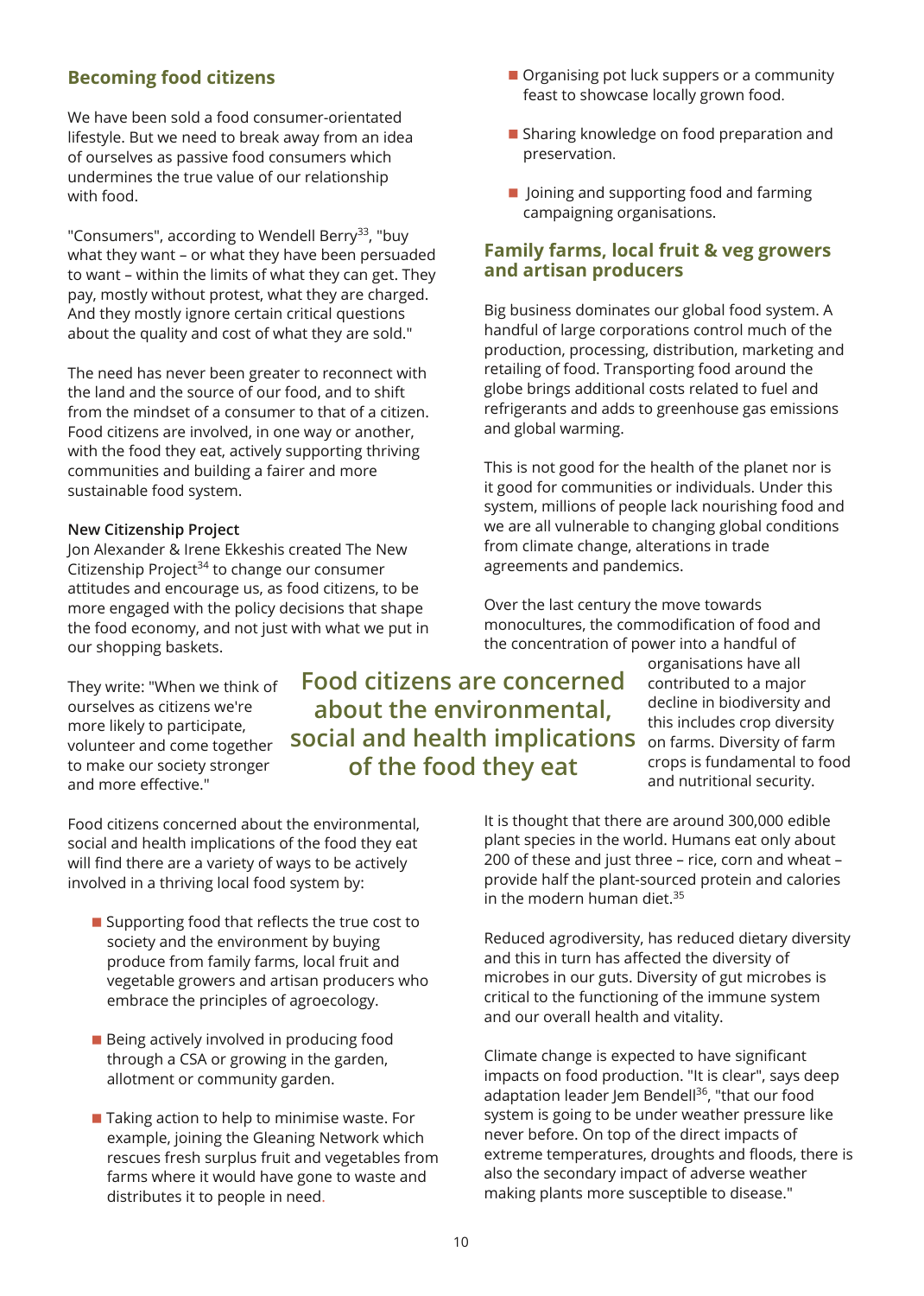Increasing diversity – at genetic, crop and landscape levels, will help increase resilience against climatic conditions, pests and diseases.

Understanding the importance of diversity in our food systems has led to a growing number of farmers and horticulturists sowing population, heritage and open-pollinated varieties of seeds and growing a greater variety of plants such as oca, one of the 'lost crops' of the Incas and heirloom beans and ancient grains.

In addition, by adopting practices like intercropping and creating more diverse habitats around their fields and plots, they minimise pests and disease and support a vital, healthy soil teeming with diverse microorganisms.

The agroecological farming practices adopted by many small farms enhance the productive potential

of the land because they improve soil fertility and prevent soil erosion. Every year more organic matter is built up in the soil, making it possible to produce more and more food, though of

course, geography and climate will affect what food can be produced in any given area.

There are numerous ways in which citizens can change their buying habits to support small farmers and artisan producers:

#### **Local farmers markets**

Buying food from a farmers market is a great way to connect with growers. Purchasing direct supports the local economy and, whilst local farmers markets will have different structures and aims, in general they are increasing access to fresh seasonal produce and supporting a local food culture.

#### **Box schemes**

Another way to support local farmers is to join a fruit and vegetable box scheme. Mostly from organic farms, these schemes deliver a bounty of seasonal produce, freshly harvested, packed full of flavour and nutrition. Many box schemes offer a variety of other produce including eggs, meat and dairy.

In 2020 the UK saw the unprecedented growth in fruit and veg boxes with many of the 500 or so schemes having long waiting lists. Going forward, to meet and maintain the demand, these schemes will need investment to support infrastructure including poly tunnels, cold stores and packing houses.

decentralise our food systems and continue to provide affordable, nutritious food.

#### **Community Supported Agriculture (CSA)**

CSA offers the opportunity to become more involved with the farms that produce our food.

There are different types of CSA schemes but basically the risks, responsibilities and rewards of growing food are shared by all those involved; it is a relationship of mutual support and commitment between local farmers and community members.

The first CSA projects were, most likely, initiated in Japan in the 60s when Japanese women, concerned about pesticide use, fostered relationships between local farmers and communities as a way to return to authentic food production and become more connected to the land. Tektite, as it was known, loosely translates as 'food with a farmer's face on it'.

> Because of a growing distrust of chemicals being used in farming, the idea took hold and spread around the world.

By linking farmers with their communities, CSA helps

strengthen local economies and allows people to have a personal connection with their food and the land on which it was produced. Nationwide there are over 100 CSA farms in the UK.

#### **Grow your own food in the garden, allotment or a community garden**

Planting seeds, growing your own food and harvesting the resulting bounty, a stone's throw from the kitchen, is empowering.

From a few pots of herbs on the doorstep to raised beds of vegetables, growing your own connects you directly with soil and plants, the seasonal rhythms of nature and a greater appreciation of food as well as providing (however small!) an alternative food source.

Growing food in our urban spaces also supports beneficial insects and birds. Gardeners are always happy to share and swap information and produce which helps forge a strong community spirit.

If you do not have a garden you could rent an allotment, although in many cases there are long waiting lists. Another option is to join (or even start) a community food growing project. This could be a vegetable garden, an orchard or a forest food garden depending on the land available.

With support these schemes, can effectively help

It's not only about harvesting wonderful produce.

**With CSA farms, the risks, responsibilities and rewards of growing food are shared by all those involved**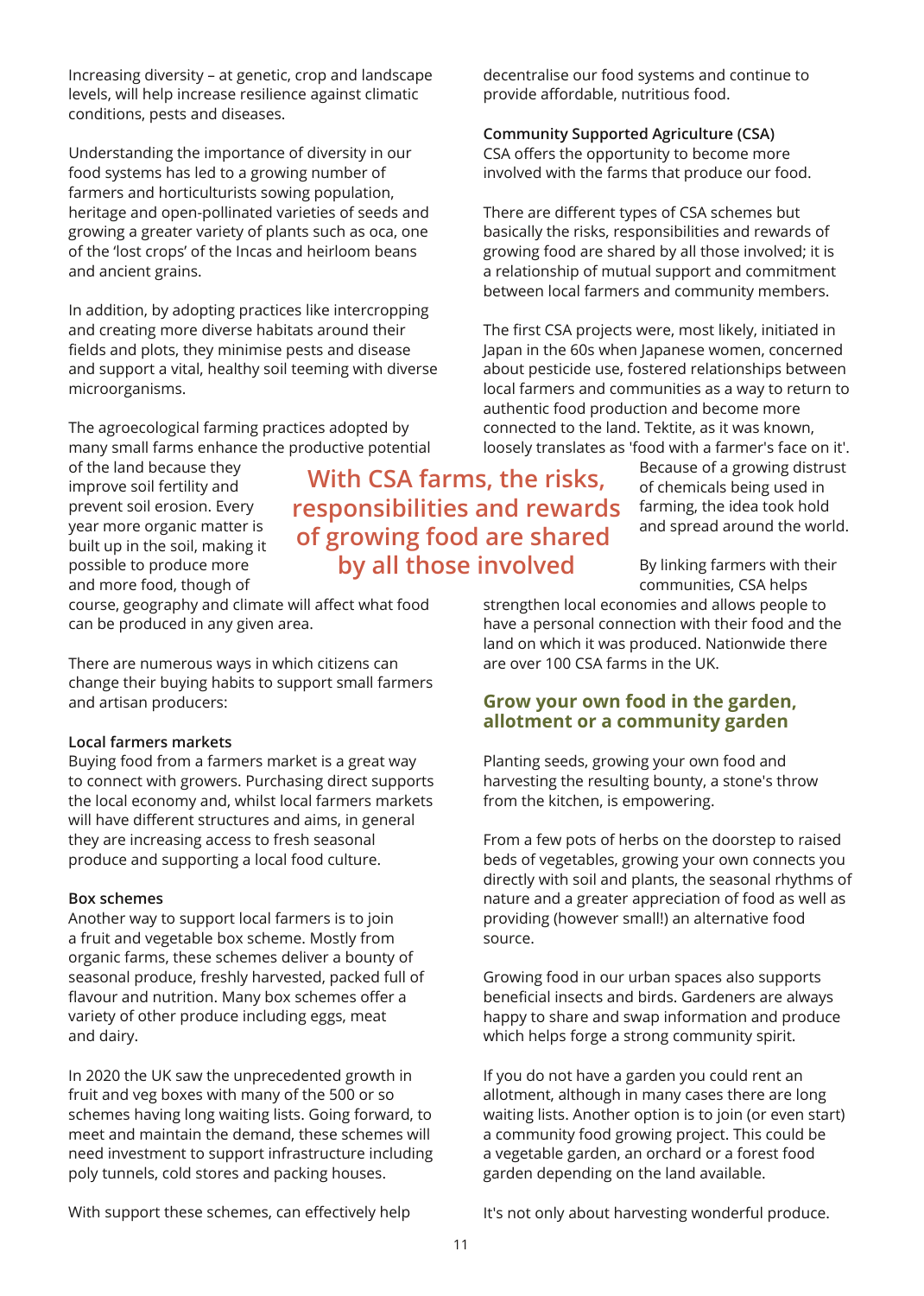These community projects improve the quality of life for local people who participate, providing a wide range of health benefits within a supportive social environment. They also offer a great opportunity for skill sharing.

Education is integral to food sovereignty, not simply learning where your food comes from but learning the skills that are needed to grow and prepare food. People involved in community growing can learn about soil, seed saving and companion planting along with preserving, storing and cooking food. Many community growing projects host horticultural training courses on everything from how to prune a fruit tree and no till gardening to composting. In addition, there are often opportunities to learn how to preserve and store fruit and vegetables.

#### **Preserving food**

The UK creates 9.5 million tonnes (Mt) of food waste every year, 6.6Mt of that food comes from households – and almost three quarters (70%) of this food is edible. 37 There is something wrong with a food system that allows this to happen. Complex issues are inevitably involved, but in our kitchens there are ways we can help minimise food waste like adopting simple methods of preservation.

At the end of the growing season, traditionally the harvest is either eaten fresh or preserved and stored for future eating. Food preservation was once a way of life and a larder to store an array of preserved foods was the backbone of the kitchen.

**Food preservation was once a way of life and a larder to store an array of preserved foods was the backbone of the kitchen.**

heating at a low temperature with plenty of air circulation.

Dehydrators give consistent results, are easy to work with and produce a good quality product. The initial outlay may be a bit daunting but in the long run it will save money. A good solution is to buy a community dehydrator and share the use and cost. If one person has, say, an abundance of tomatoes to dry and another has pears they can swap the dried foods with each other.

#### **Fermented foods**

Fermented foods also store well in the larder especially lacto-fermented vegetables.

There are two basic techniques. The first is pickling; not as many people think using vinegar, but with a brine made from 2 tablespoons salt to a litre of water. You simply submerge the vegetables in the brine and leave them to ferment.

The second is dry salting and this is when salt is used to draw the liquid from the vegetable thus creating its own brine. This is how you make sauerkraut, and once you master the basic technique the variations are endless.

> The key to success with either method is ensuring the vegetables stay submerged under liquid at all times as lactofermentation is an anaerobic process (for more information see Resources).

Ultimately food is about relationship – with soil, plants, animals, landscape, seasons and people. By paying greater attention to the myriad relationships integral to producing food for the well being of all, a new food system that fit for purpose in the 21st century can emerge.

A store of home preserved foods ensures you have something to eat and share whatever shock befalls our system. Preserving food, be it from leftovers or a seasonal glut, means nothing goes to waste. Today fewer people consider food preservation a necessity but there are many benefits in learning this traditional skill. It is a fantastic way to stretch your budget, help the environment and live a healthier life all at the same time.

#### **Dehydration**

Vegetables, fruit and herbs are all very easy to preserve by the process of dehydration and are perfect larder foods.

Dehydration (or drying) is one of the oldest methods of food preservation. It is a method of food preparation that works by removing water from food thus inhibiting the growth of bacteria, yeasts and moulds. It generally involves a method of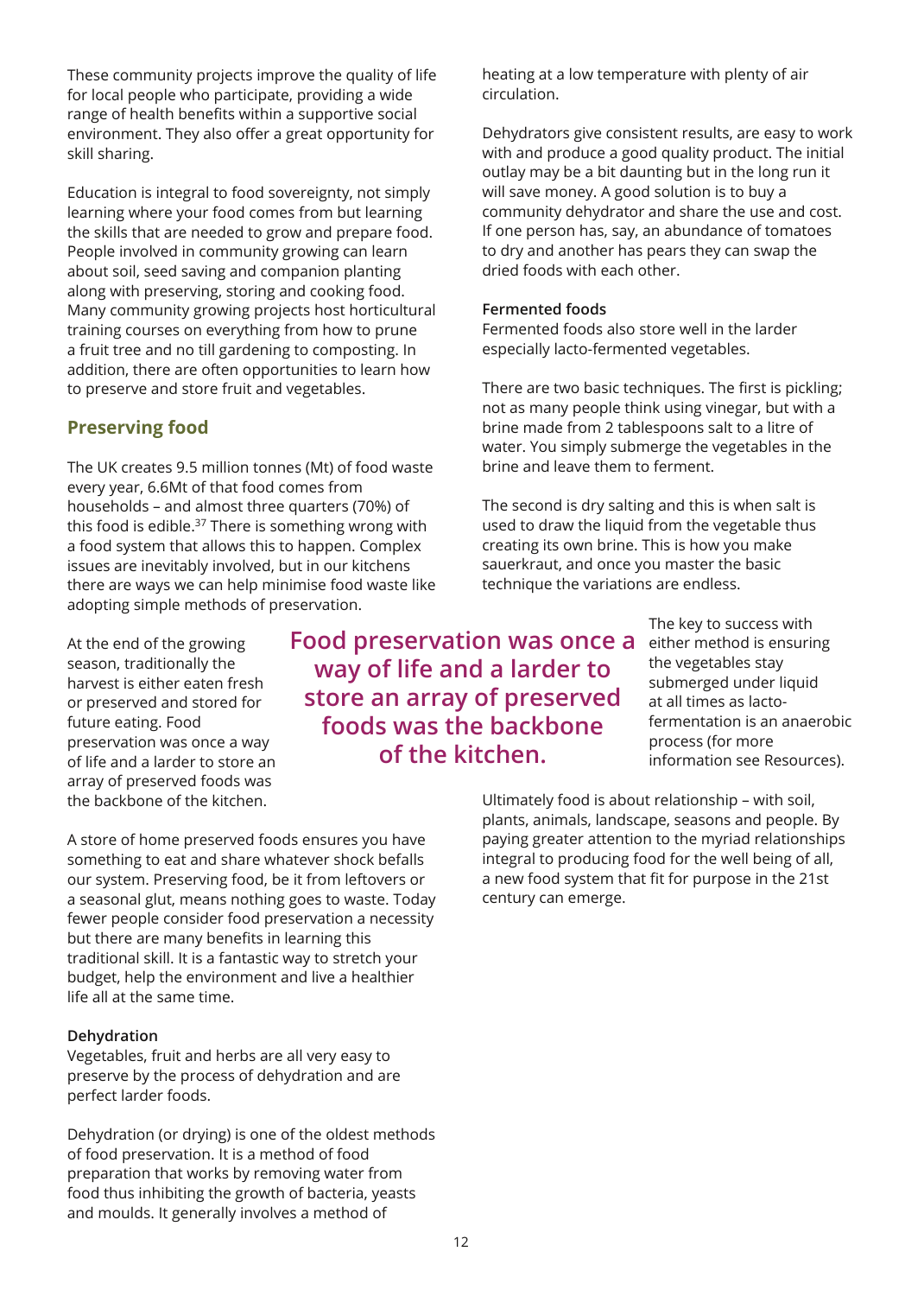# **REFERENCES**

Click on titles to access online

**1** Trade Reforms and Food Security: Conceptualizing the

Linkages, Food and Agriculture [Organization](#page-0-0) of the United Nations, 2003

**2** Right to [Food,](#page-0-0) Food and Agriculture Organization of the United Nations, online resource

**3** Universal [Declaration](#page-0-0) of Human Rights, United Nations, 1948

**4** [International](#page-0-0) Covenant on Economic, Social and Cultural Rights (ICESCR), United Nations. 1966

**5** The [Declaration](#page-0-0) of Nyéléni, Nyéléni 2007

**6** What is Food [Sovereignty?,](#page-0-0) Global Justice Now, online resource

**7** From [Uniformity](#page-0-0) to Diversity, IPES Food, June 2016; see also Overcoming Undesirable Resilience in the Global Food System, Oliver TH et al, [Cambridge](#page-0-0) University Press, 13 August 2018

**8** The [Environmental](#page-0-0) Food Crisis, United Nations Environmental Program, February 2009

**9** Food Security and [International](#page-0-0) Trade – Unpacking Disputed Narratives, Food and Agriculture Organization of the United Nations, 2015

**10** Improving Small Farm [Productivity](#page-0-0), Land Workers Alliance, 2019

**11** The State of Food and [Agriculture](#page-0-0) 2014, Food and Agriculture Organization of the United Nations, 2014; see also [Agriculture](#page-0-0) at a Crossroads, Global Agriculture, online resource

**12** Can We Ditch Intensive Farming and Still Feed The World?, Harvey F, The [Guardian,](#page-0-0) 28 January 2019

**13** [Employment](#page-0-0) in Agriculture, World Bank, Online resource see also The EU Farming [Employment](#page-0-0) – Current Challenges and Future Prospects, European Parliament AGRI Committee, October 2019; see also 'They're Trying to Wipe Us Off the Map.' Small American Farmers Are Nearing Extinction, Semuels A, Time, 27 [November](#page-0-0) 2019; see also India's [Deepening](#page-0-0) Farm Crisis: 76% Farmers Want to Give up Farming, Shows Study, Stood J, Down To Earth, 12 March 2018

**14** Increasing [Homogeneity](#page-0-0) in Global Food Supplies and the Implications for Food Security, Khoury CK et al, PNAS, 29 January 2014

**15** The [Changing](#page-0-0) Global Diet, CGIAR, online resource

**16** A Political [Economy](#page-0-0) of the Food Riot, Patel R and McMichael R, in Riot, Unrest and Protest on the Global Stage. Palgrave Macmillan, London, 2014

**17** A Comparative Analysis of Global Agricultural Policies - Lessons for the Future CAP, European [Parliament](#page-0-0) AGRI Committee, December 2018

**18** For more on this topic see the papers of former UN Special Rapporteur on Right to Food Olivier DeSchutter which can be [accessed](#page-0-0) here

**19** Fair Trade and 'The [Economist's](#page-0-0) Critique', Smith AM, Open Democracy, 28 February 2013

**20** [Engineering](#page-0-0) the Dark Food Chain, Sahar H. El Abbadi SH and Criddle CS, Critical Review, 14 January 2019

**21** Rethinking Food and Agriculture 2020-2030: The Second [Domestication](#page-0-0) of Plants and Animals, the Disruption of the Cow, and the Collapse of Industrial Livestock Farming, ReThinkX, September 2019

**22** What is Sustainable [Intensification?,](#page-0-0) Food Climate Resource Network, 18 June 2018, online resource

**23** George [Monbiot:](#page-0-0) Selling the 1% Agenda in a Green Box, Catte, Off Guardian, 8 June 2018

**24** Fifty Million Farmers, in Annual E. F. Schumacher Lectures, Richard Heinberg and Hildegarde Hammun, Eds, Schumacher Center for a New Economics, 2006; see [extract](#page-0-0) here

**25** [Museletter](#page-0-0) 319 - The Big Picture, Richard Heinberg online newsletter, December 2018

**26** Notes on Hunger and [Collapse,](#page-0-0) Jem Bendell Newsletter, 28 March 2019

**27** [Sitopia:](#page-0-0) How Food Can Save the World, Steel C, Chatto and Windus, London, 2020

**28** Another World is Possible for Food and [Agriculture](#page-0-0), Chapters 1-3, in Pimbert, M, Towards Food Sovereignty: Reclaiming Autonomous Food Systems IIED, London 2009

**29** Nothing Left in the [Cupboards](#page-0-0) – Austerity, Welfare Cuts, and the Right to Food in the UK, Human Rights Watch, 20 May 2019; see also; [Record](#page-0-0) 1.6m Food Bank Parcels Given to People in the Last Year, Trussell Trust Press Release 25 April 2019

**30** The Hidden Cost of UK Food – [Revised](#page-0-0) Edition, Sustainable Food Trust, July 2019

**31** Steel C, *op cit*

**32** The Real Cost of [Food,](#page-0-0) Food Tank, 2015

**33** The [Pleasures](#page-0-0) of Eating, Berry W, in What Are People For?, Berry W, North Point Press, June 1990

**34** New [Citizenship](#page-0-0) Project, online resource

**35** The [Nature](#page-0-0) of Crops: How We Came to Eat the Plants We Do, Warren J, CABI 2015; see also Once Neglected, These [Traditional](#page-0-0) Crops are Our New Rising Stars, Food and Agriculture Organization of the United Nations, Web article, 2 October 2018

**36** Bendell J, *op cit*

**37** Food [Surplus](#page-0-0) and Waste in the UK - Key Facts, WRAP, January 2020